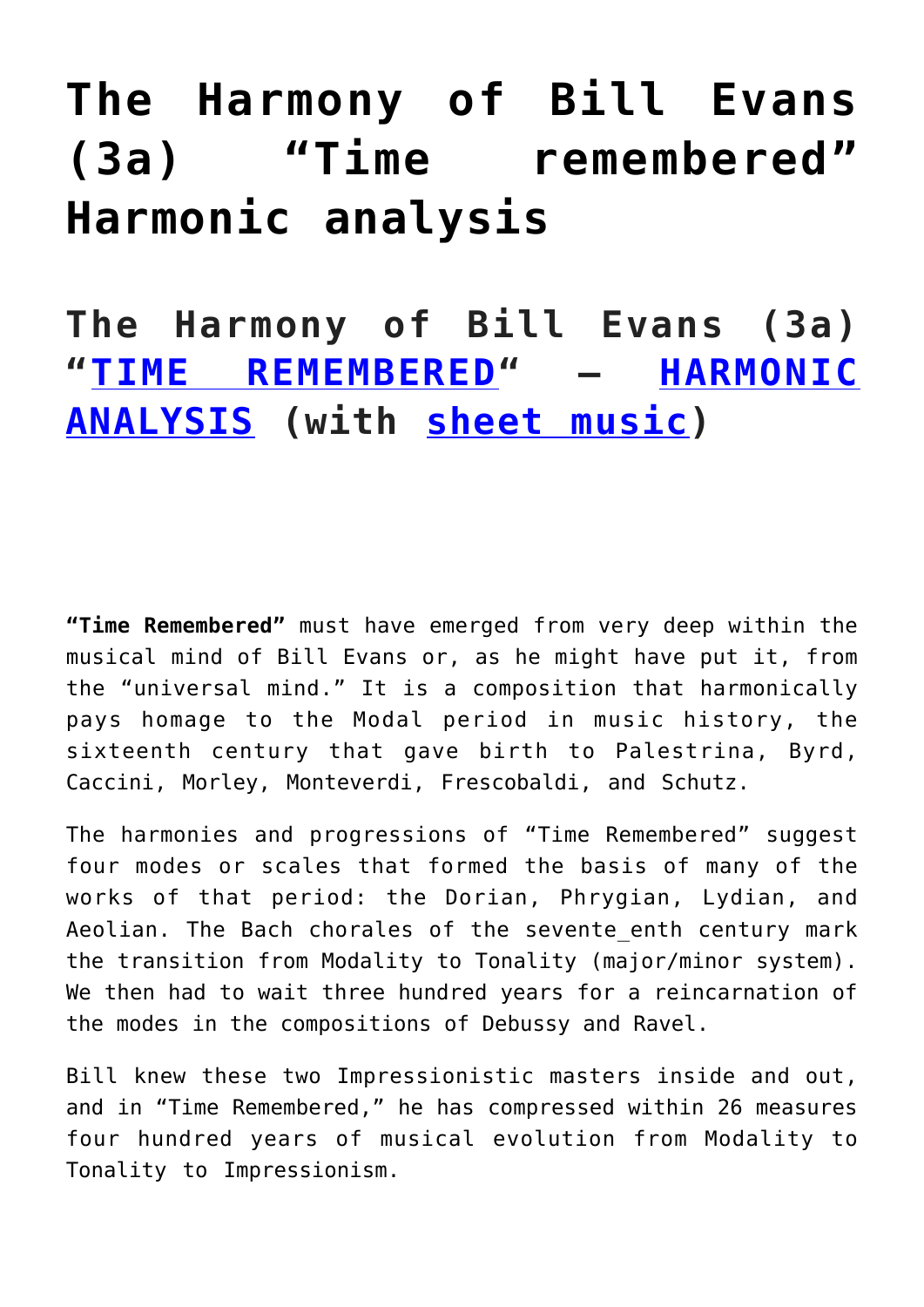The unique thing about "Time Remembered" is the inconspicuous absence of the dominant 7th chord and its derivatives, the half-diminished and the full-diminished. When Bill had eliminated these, he was left with only major and minor chords. For this reason, the piece sounds impressionistic and modal.

He has met the challenge of writing a tune with only two harmonic qualities by introducing unusual root movements and by exploiting the use of the upper partials (9, 11, 13) in the melody. Let's look at EX. 1 in which I have reduced the original to four parts. The root is always in the bass" The 3rd, 5th, and 7th, however, are voiced in a variety of ways, according to the new voicing categories that I will explain shortly.



The original Bill Evans score of "Time Remembered" (EX. 2) is one of Bill's most complex contrapuntal scores-. It's equal in difficulfyto Bach's Five-Part Fugue in C-sharp from Book One of the Well-Tempered Clavier. To help you to achieve a better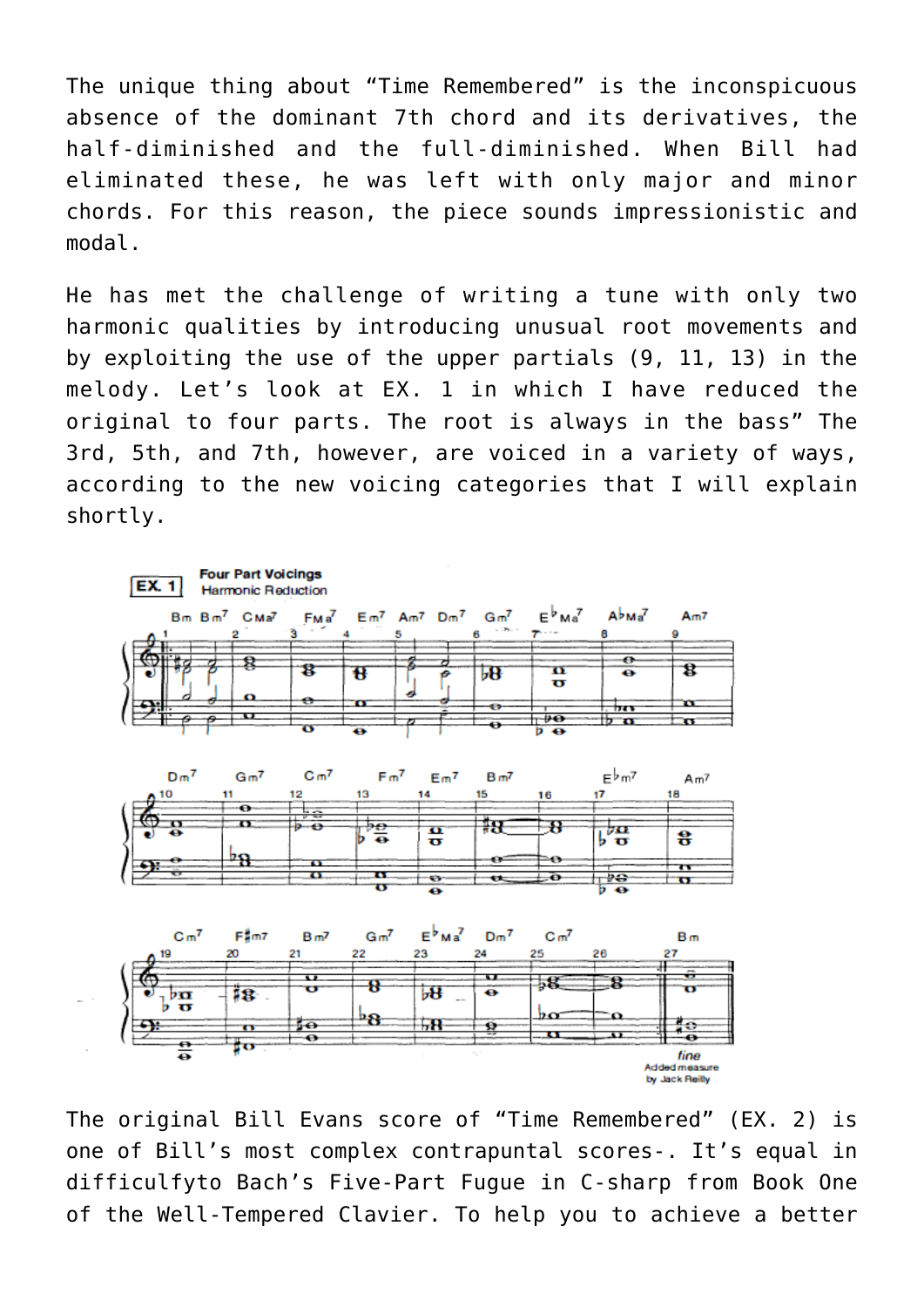legato, I have written a set of fingerings. Also, you might have a look at the Fugue. It's a good preparator.y piece for "Time Remembered.".



Now look at EX. 1 and listen for the harmonic qualities of Ma7 or m7; observe the voicings; feel them in your hands. Now visualize the 5th omitted. What's left? The root, 3rd, and 7th, of course: the three-note concept. By adding the 5th to all the chords in "Time Remembered," Bill has quadrupled the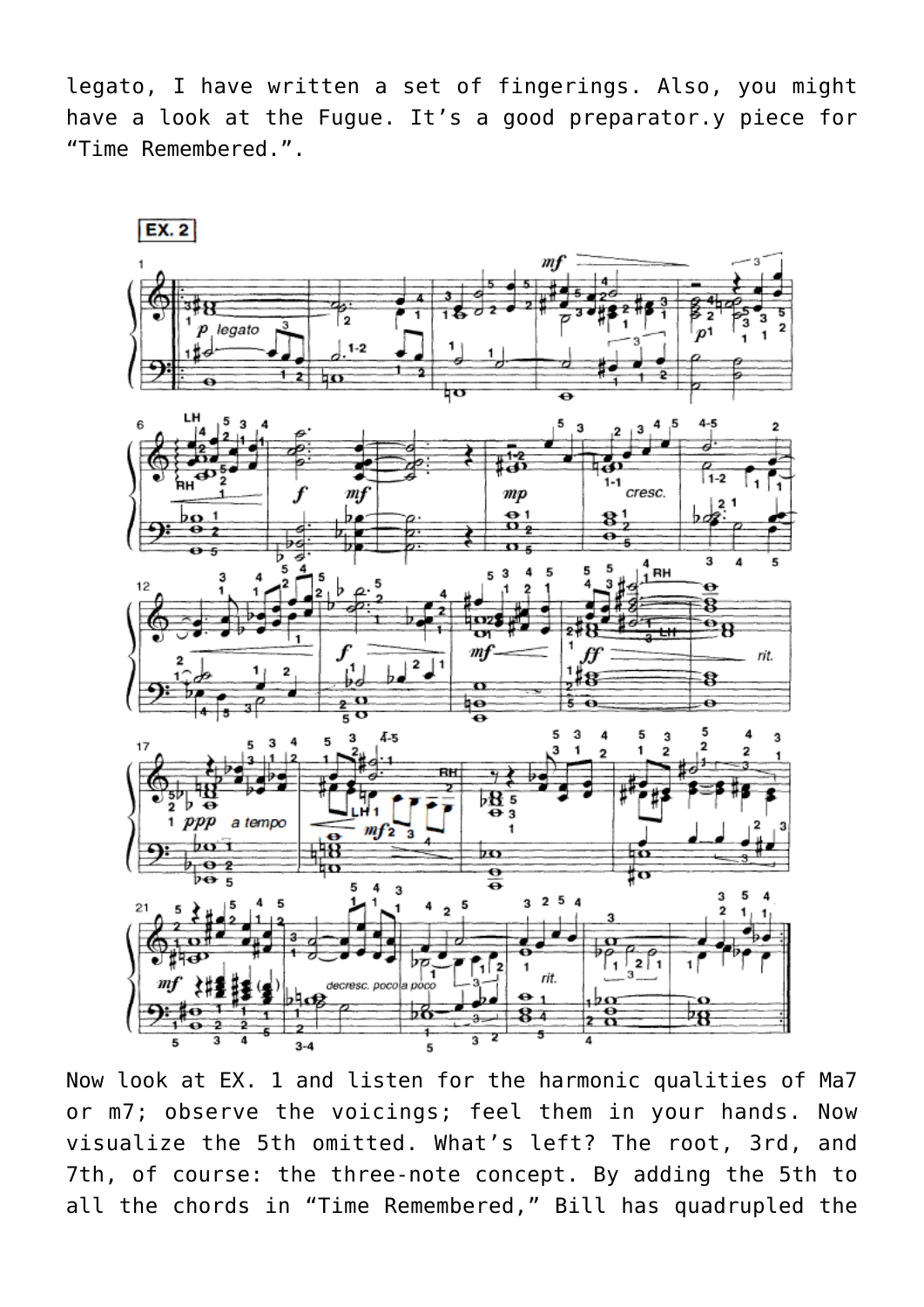voicing possibilities.

He has also created five new voicing categories. The voicings in measures 1, 2, 6, 9, 15, 25, 26, and 29, I call category" A": the root, 7th, 3rd, and 5th. In measures 5 (third beat only), 10 and 18, the voicing is root, 5th, 7th, and 3rd. Let's call this category "B." In measures 7, 8, 12, 13, 14, 17, 19, and 21, Bill voices the chords root, 5th, 3rd, and 7th. We'll name these the "C" voicings. Next we read root, 3rd, 7th, and 5th in measures 11 and 24. This will be the "D" voicing category. Lastly, in measures 3, 4, 5 (first beat only), 22, and 23, Bill uses block voicings. This makes up our fifth category, the "E" voicings.

To make it easier to follow this analysis, I have rewritten and organized EX. 1 by voicing categories. Refer now to EX. 3A, 3B, 3C, 3D, and 3E (bar numbers under EX. 3A-3E indicate which measure(s) contains the voicing category. For example, bars 1 & 15 are examples of" A" voicings, etc.).

I have also written out all inversions appropriate to each voicing category. Exhaust all possibilities! That's my motto. Bill did. He spent hours and hours practicing these fundamental four-part voicings, in every category, in root position and all inversions, and in all keys, until they were "second nature." Nobody else since Art Tatum has had such an enormous voicing vocabulary "in the fingers." And Bill has surpassed Tatum in this department owing to his broader knowledge of classical music, especially the music of Debussy, Ravel, and Stravinsky.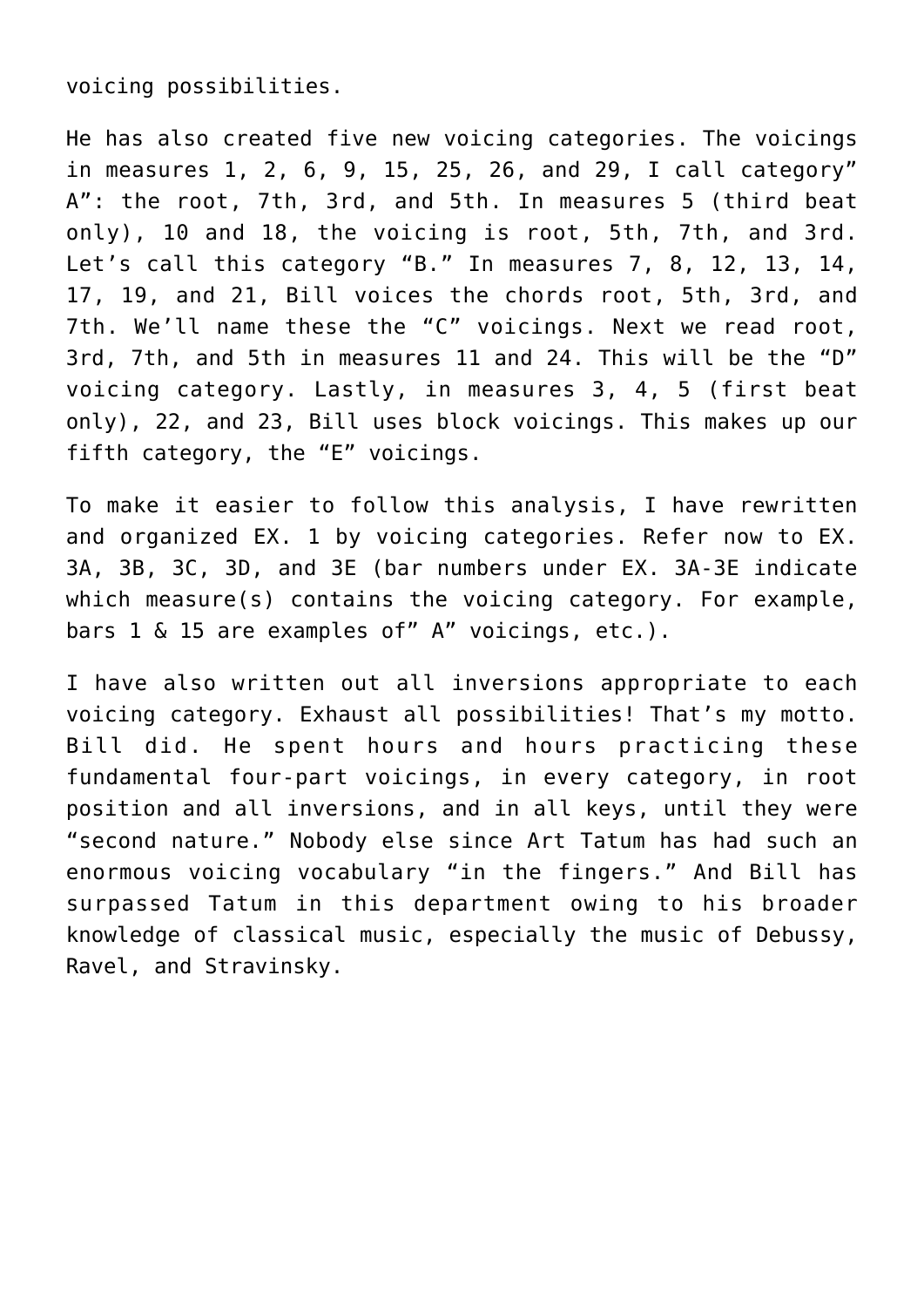

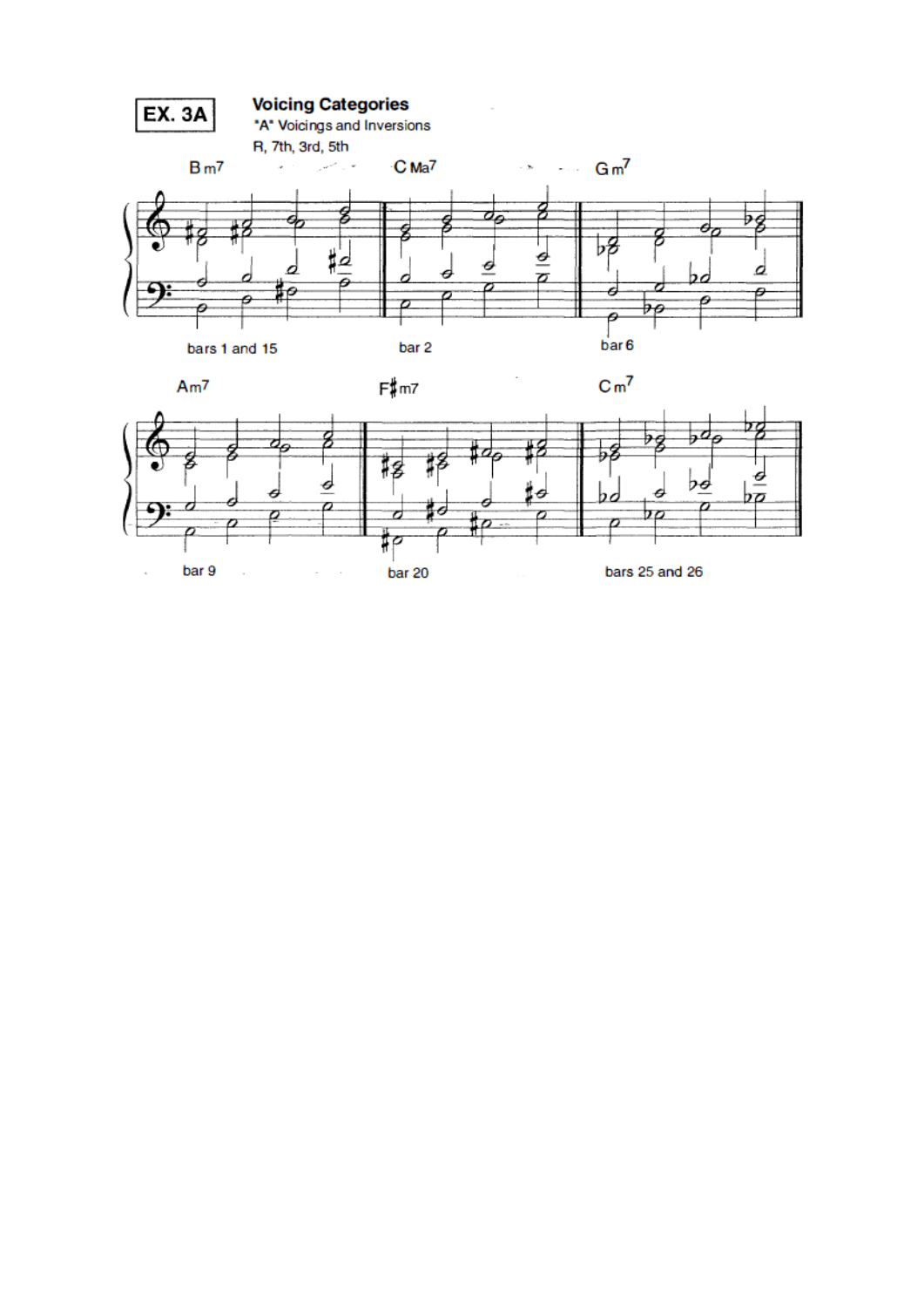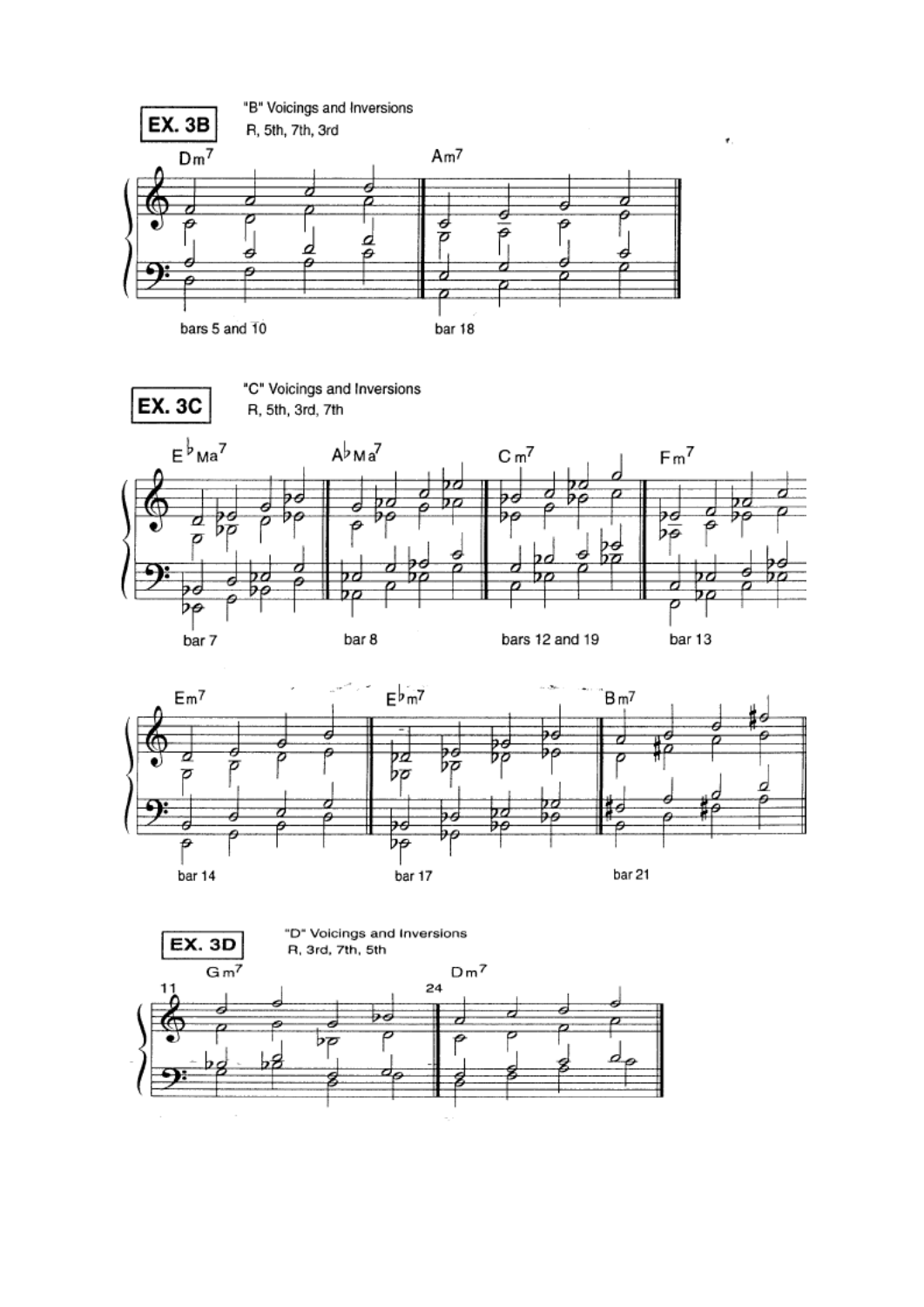

Now I will analyze in detail measures 7 and 8 from the original score. See EX. 4. Bill has written an Eb Ma13th resolving up a fourth to Ab Ma13th. Can you see the basic four-part seventh chord voicings and categories hidden in these seven-part chords? Not yet? Then look at EX. 4A.



Here I have isolated the basic four parts from the upper partials. (This is what the harmonic reduction in EX. 1 is all about). It is now clear that both chords belong to the "C" voicing category (See EX. 3C). Separated in EX. 4A, the upper partials now look like major triads. But they also-belong to the Eb and Ab Ma7 chords as the 9th,+ 11th, and 13th. H€re's a simple rule to follow: by visualizing major triads superimposed one whole step above Ma7ths, you will learn to play seven-part Ma13th chords quickly. Such practice is also the first step toward thinking in polytonal relationships.

Now look at EX. 5, SA, and SB. In these examples, I have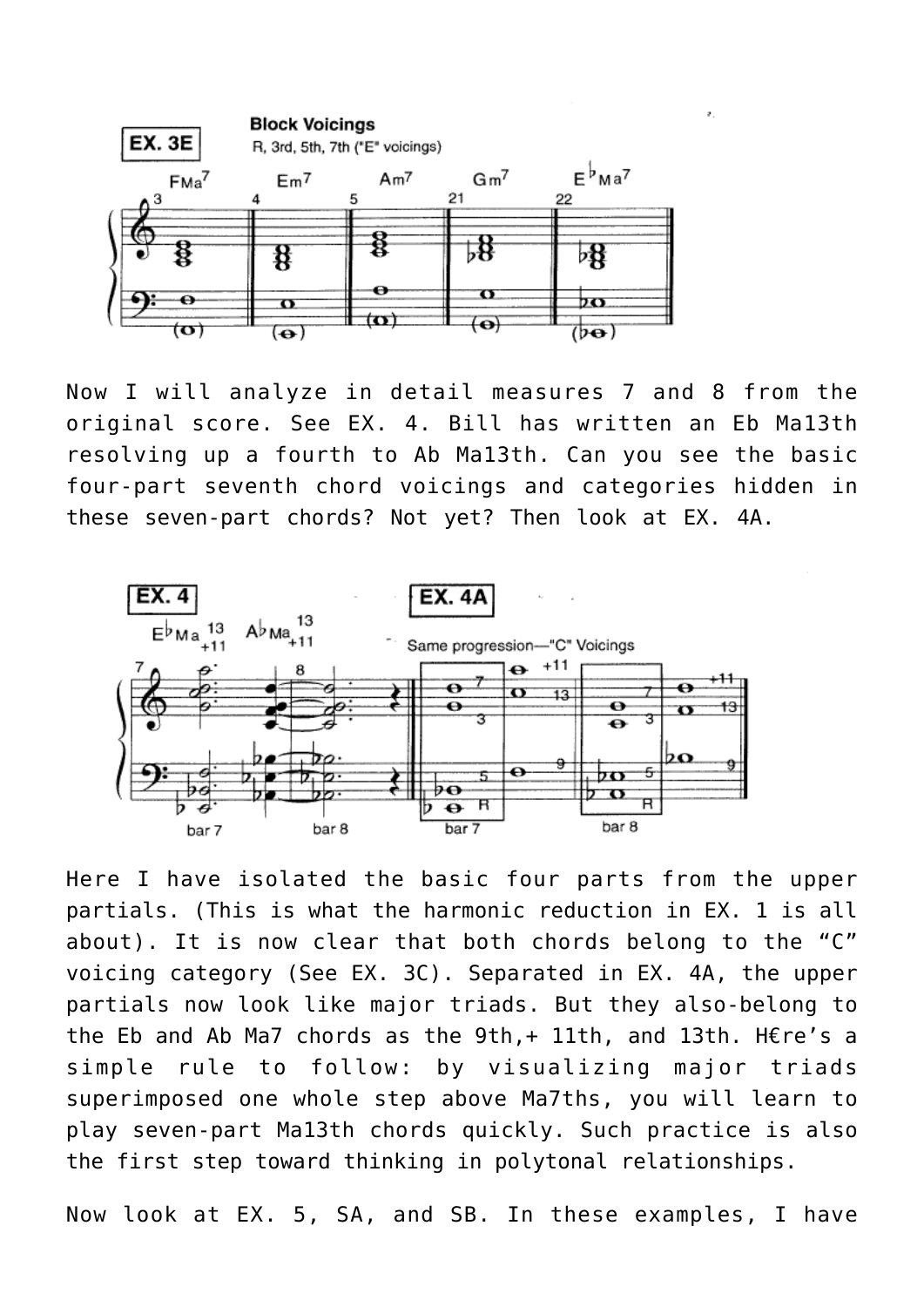placed the upper partials of the EbMa13th with the inversions. Further experimentation will reveal other possipilities. Then you can do what Bill did: at the piano transpose your experiments to all keys until they are "in the fingers."



In EX. 6 and 6A, my analysis of measure 6 from Bill's original score (see EX. 2) follows the same procedure as in EX. 4 through SB. Only this time I have chosen the minor chord quality, which in this measure is a Gm13th.



Now examine EX. 7 for the use of the upper partials with the inversions of the Gm13th.



(Divide the hands, or roll chords from bottom to top)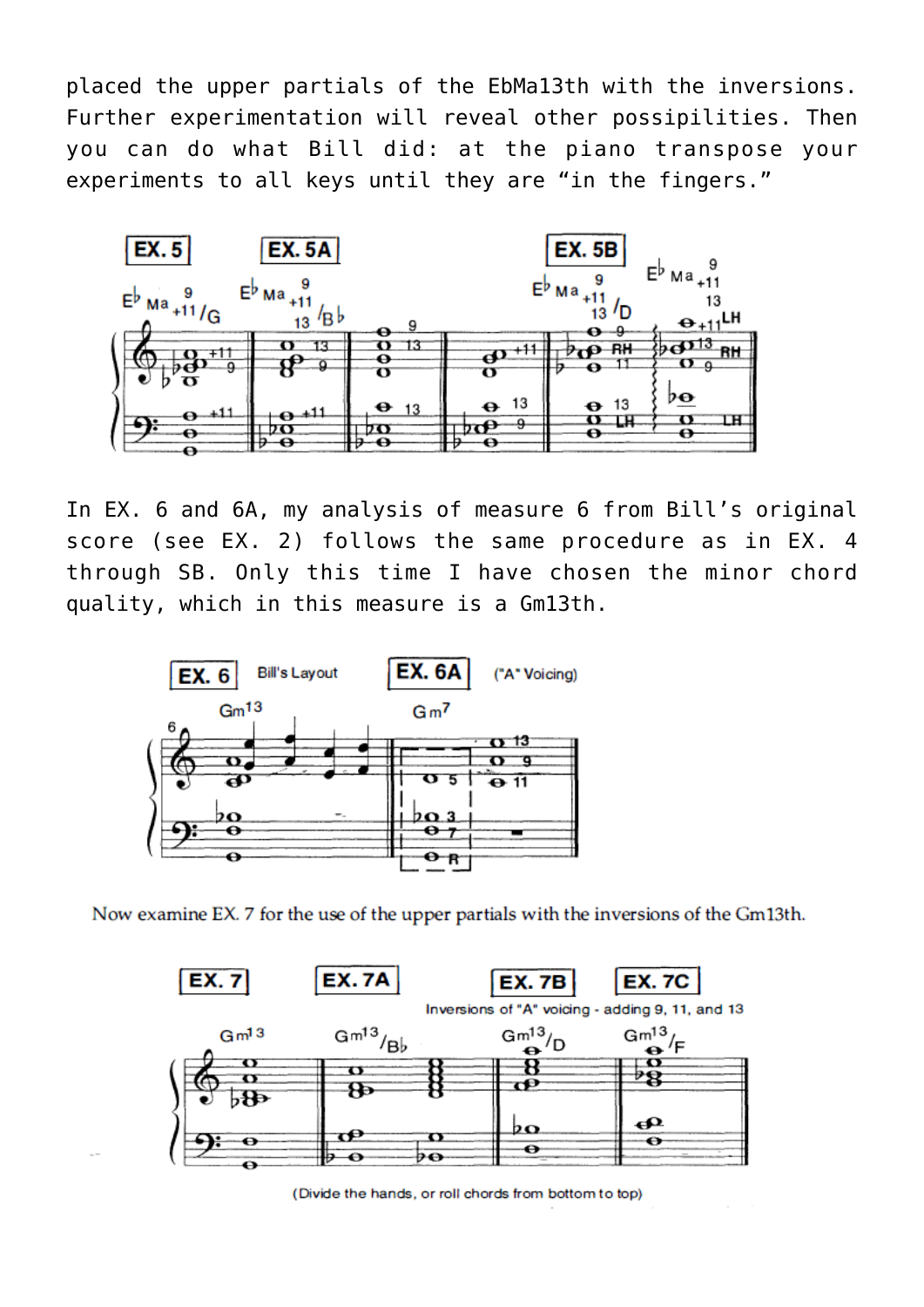Analyze each measure of Bill's score in a similar manner and you'll complete the harmonic picture of "Time RememberecL" By a careful study of all tl:!e chorg categories in this article, you will now have a method by which to work out the analysis of all Bill's original scores on your own. Continue to experiment with all the chord categories from EX. 3A through 3E by placing the 9th,+ 11th, and 13th within the voicing of the basic four-part 7th chords that I have written out for you in these examples.

In the final example (EX. 8), I have written a seven-part voicing arrangement of "Time Remembered" based on all the principles discussed above and in the "Peri's Scope" articles. Examine each measure and try to separate the basic four-part voicing by writing it next to my seven-part realization. Analyze the chord voicing category. I have worked out the first three measures for you (EX. 8, measures 1-3).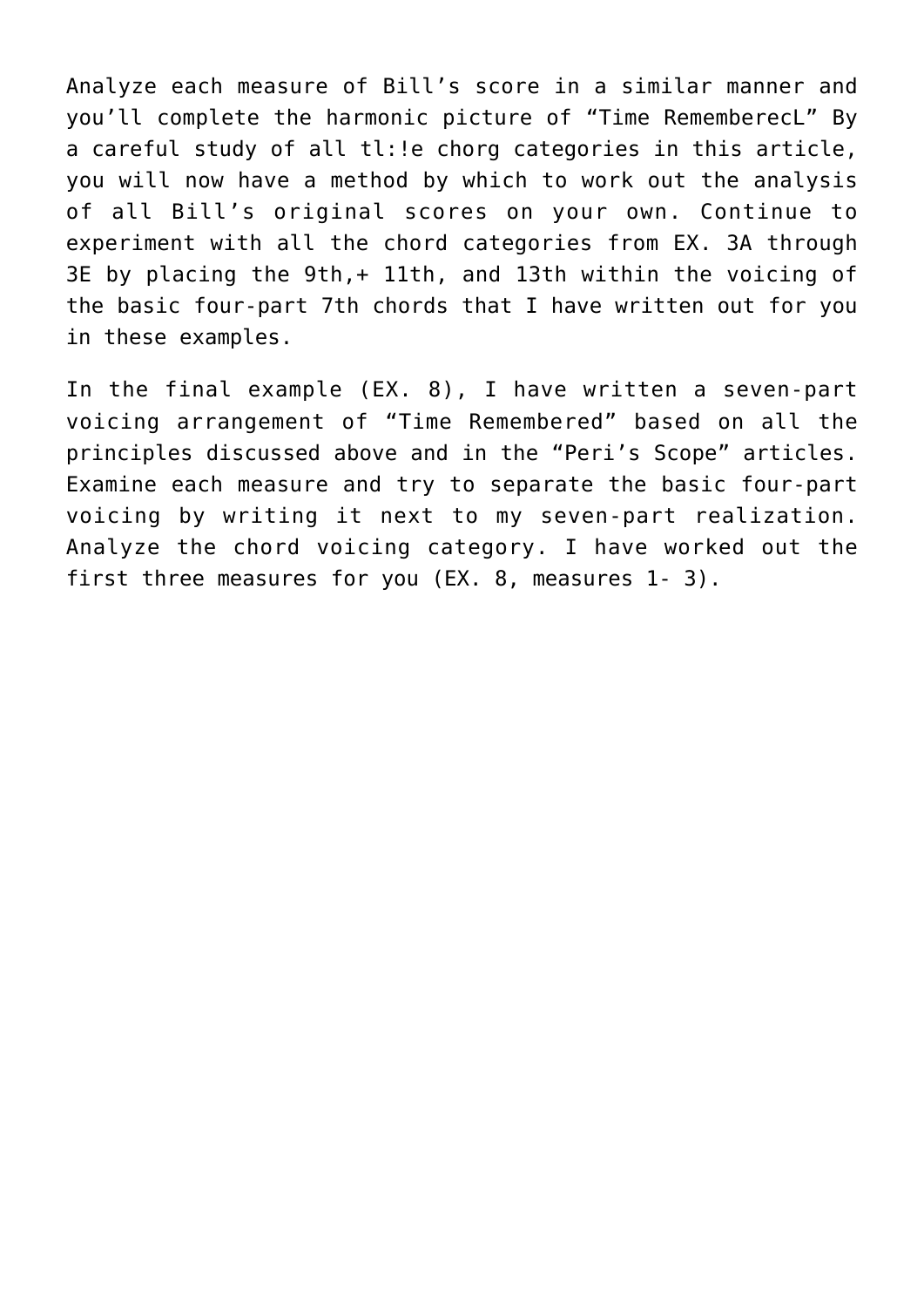